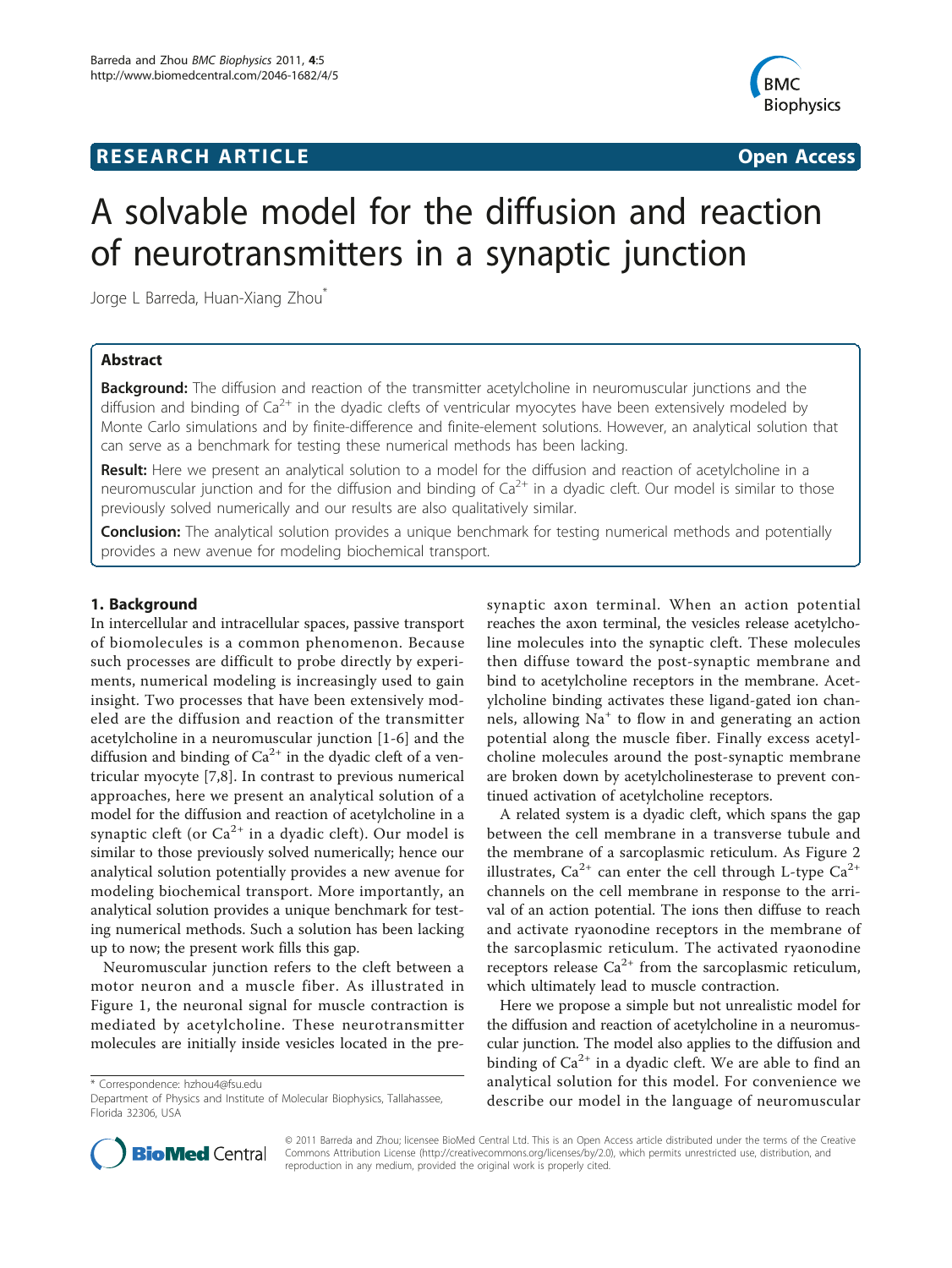<span id="page-1-0"></span>

junction. As shown in Figure [3](#page-2-0), we model the synaptic cleft as the space between two infinite, parallel planar membranes. In the pre-synaptic membrane, there is a periodic array of circular openings, via which acetylcholine molecules enter the cleft. In the post-synaptic membrane, there is a periodic array of circular disks, where the acetylcholine molecules are absorbed. The quantity of interest is the total flux,  $J(t)$ , at time t of acetylcholine molecules across the post-synaptic membrane. This model allows us to use periodic boundary conditions in the transverse direction. Our results are qualitatively similar to those

obtained previously by numerical solutions [\[1](#page-5-0)-[7](#page-6-0)]. More realistic ingredients can be added to our model and still permit analytical solutions.

## 2. Methods

We set up a coordinate system such that the  $x$  and  $y$ axes are parallel to the pre- and post-synaptic membranes. The synaptic junction has depth  $L_z$ . The junction is periodic in the  $x$  and  $y$  directions, with periodicities of  $L_x$  and  $L_y$ , respectively. In each "unit" cell", a synaptic vesicle bursts at time  $t = 0$ , releasing

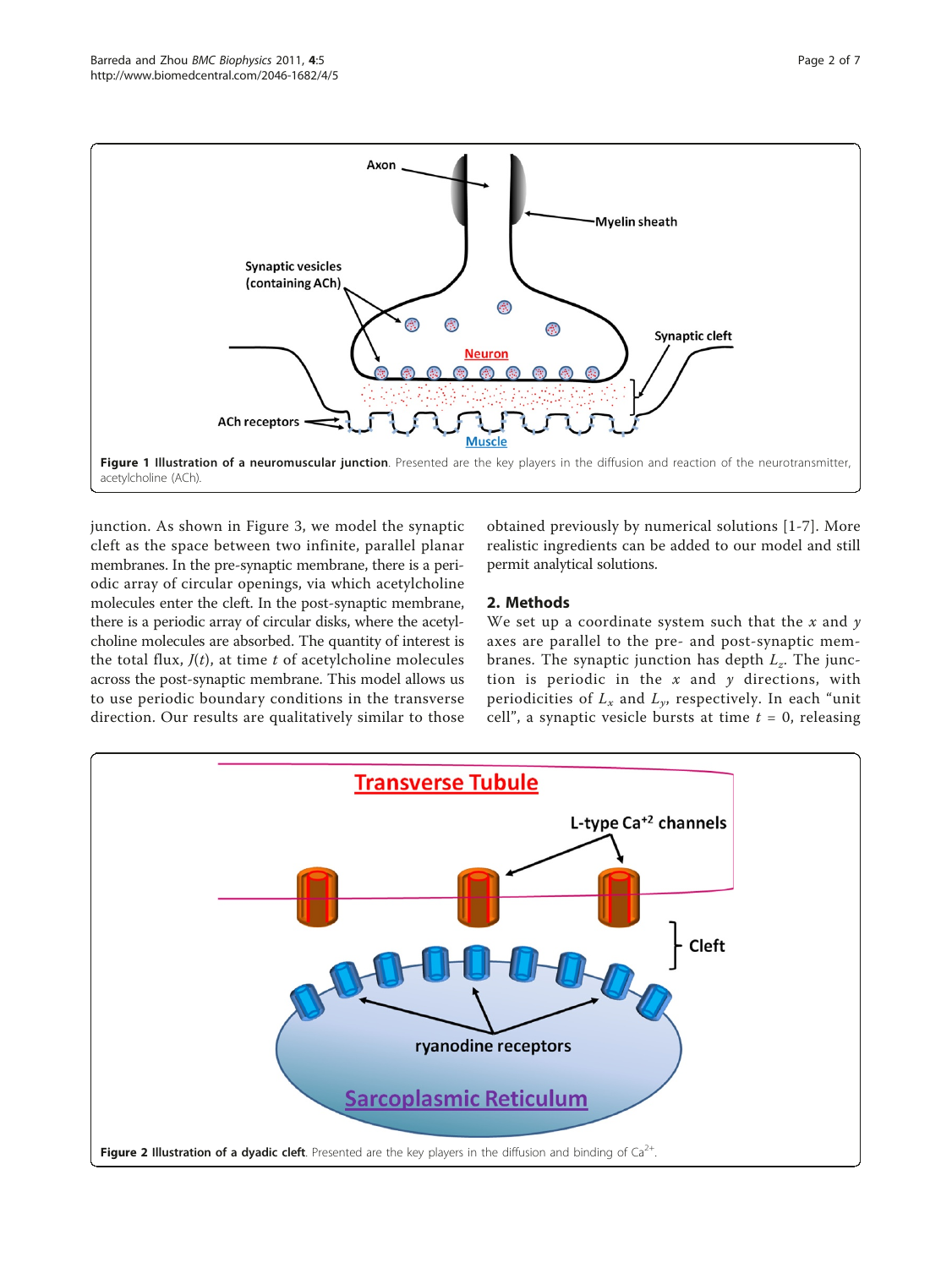<span id="page-2-0"></span>

the neurotransmitters into the cleft. We model the release of the neurotransmitters as a transient flux,  $u(t)$ , that is confined to a circular opening with radius R. We place the synaptic vesicle at the center of the pre-synaptic face of the unit cell. After diffusing to the postsynaptic membrane, neurotransmitters are absorbed by a circular disk in each unit cell, with radius a. We place this "sink" also at the center of the post-synaptic face of the unit cell. The exact shapes and locations of the presynaptic opening and the post-synaptic sink are not essential for the analytical solution of our model. The quantity of interest is the total flux,  $J(t)$ , through the post-synaptic face of each unit cell.

We place the origin of the Cartesian coordinate system at the center of the pre-synaptic face, with the z axis pointing toward the post-synaptic face. The concentration of neurotransmitters at position  $\bf{r}$  and at time  $t$ is  $C(\mathbf{r}, t)$ . Within the synaptic junction, it is governed by the diffusion equation,

$$
\frac{\partial C(\mathbf{r},t)}{\partial t} = D\nabla^2 C(\mathbf{r},t)
$$
 (1)

where *D* is the diffusion constant. The initial condition is

$$
C(\mathbf{r},0) = 0 \tag{2}
$$

The boundary condition at  $z = 0$  is

$$
D\frac{\partial C(\mathbf{r},t)}{\partial z} = u(t) \quad \text{when } \rho < R \tag{3a}
$$

$$
D\frac{\partial C(\mathbf{r},t)}{\partial z} = 0 \quad \text{when } \rho > R \tag{3b}
$$

where  $\rho = (x^2 + y^2)^{1/2}$  is the distance to the *z* axis. The boundary condition at  $z = L_z$  is

$$
C(\mathbf{r}, t) = 0 \quad \text{when } \rho < a \tag{4a}
$$

$$
D\frac{\partial C(\mathbf{r},t)}{\partial z} = 0 \quad \text{when } \rho > a \tag{4b}
$$

We solve the problem in Lapace space. For a function  $f(t)$  of t, we denote the Laplace transform as  $\hat{f}(s) \equiv \int_0^\infty dt e^{-st} f(t)$  $\int dt e^{-st} f(t)$ . The Laplace transform of Eq. (1), 0

using the initial condition of Eq. (2), is

$$
s\hat{C}(\mathbf{r},s) = D\nabla^2 \hat{C}(\mathbf{r},s)
$$
 (5)

The solution appropriate for the periodic boundary conditions in the  $x$  and  $y$  directions has the form

$$
\hat{C}(\mathbf{r},s) = \sum_{l,m=0}^{\infty} \left[ \alpha_{lm}(s)e^{\gamma_m(s)z} + \beta_{lm}(s)e^{-\gamma_{lm}(s)z} \right] \cos(2l\pi x/L_x)\cos(2m\pi y/L_y)
$$
(6)

where

$$
\gamma_{lm}(s) = \left[ s / D + (2l\pi / L_x)^2 + (2m\pi \gamma / L_y)^2 \right]^{1/2} \quad (7)
$$

The coefficients  $\alpha_{lm}(s)$  and  $\beta_{lm}(s)$  are to be determined from boundary conditions.

To make use of the boundary condition of Eq. (3), we need the 2-dimensional cosine transform of a function in x and y that has value 1 when  $\rho < R$  and value 0 when  $\rho > R$ . The coefficient of the cos( $2l\pi/L_x$ )cos( $2m\pi/L_y$ ) term is

$$
q_{lm} = \frac{4\varepsilon_l \varepsilon_m}{L_x L_y} \iint\limits_{\rho < R} dx dy \cos(2l\pi x / L_x) \cos(2m\pi y / L_y) \tag{8}
$$

where  $\varepsilon_0 = 1/2$  and  $\varepsilon_l = 1$  for  $l > 0$ . For later reference, we note that the function having value 1 when  $\rho < a$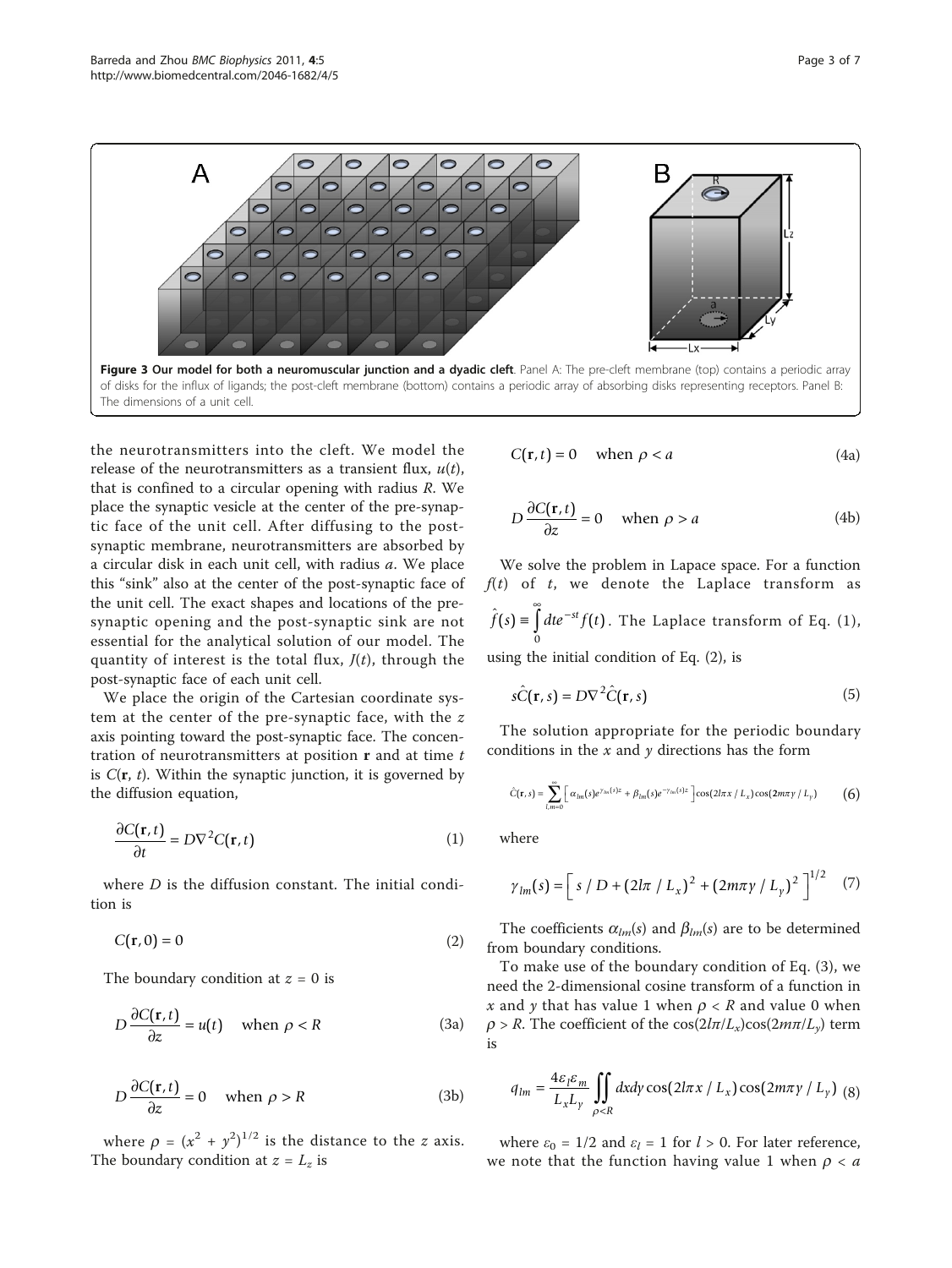and value 0 when  $\rho > a$  has the following coefficients in its 2-dimensional cosine transform:

$$
p_{lm} = \frac{4\varepsilon_l \varepsilon_m}{L_x L_y} \iint\limits_{\rho < a} dx dy \cos(2l\pi x / L_x) \cos(2m\pi y / L_y) \tag{9}
$$

Applying the boundary condition of Eq. (3), we find

$$
D\gamma_{lm}(s)\big[\alpha_{lm}(s) - \beta_{lm}(s)\big] = \hat{u}(s)q_{lm} \tag{10}
$$

For the boundary condition of Eq. (4) at  $z = L_z$ , we use the constant-flux approximation [\[9](#page-6-0)]:

$$
D\frac{\partial \hat{C}(\mathbf{r},s)}{\partial z} = Q(s) \quad \text{when } \rho < a \tag{11a}
$$

$$
D\frac{\partial \hat{C}(\mathbf{r}, s)}{\partial z} = 0 \quad \text{when } \rho > a \tag{11b}
$$

where the quantity  $Q(s)$  is to be determined by the condition

$$
\langle \hat{C}(\mathbf{r}, s) \rangle = (\pi a^2)^{-1} \iint_{\rho < a} dx dy \hat{C}(\mathbf{r}, s) = 0 \tag{12}
$$

Equation (11) leads to

$$
D\gamma_{lm}(s)\left[\alpha_{lm}(s)e^{\gamma_{lm}(s)L_z}-\beta_{lm}(s)e^{-\gamma_{lm}(s)L_z}\right]=Q(s)p_{lm} \hspace{0.2cm}(13)
$$

With Eqs. (10) and (13), we solve for coefficients  $\alpha_{lm}$ (s) and  $\beta_{lm}(s)$ . The results are

$$
\alpha_{lm}e^{\gamma_{lm}(s)L_z} = \frac{1}{D\gamma_{lm}(s)} \frac{-q_{lm}\hat{u}(s) + p_{lm}Q(s)e^{\gamma_{lm}(s)L_z}}{e^{\gamma_{lm}(s)L_z} - e^{-\gamma_{lm}(s)L_z}} \quad (14a)
$$

$$
\beta_{lm}e^{-\gamma_{lm}(s)L_z} = \frac{1}{D\gamma_{lm}(s)} \frac{-q_{lm}\hat{u}(s) + p_{lm}Q(s)e^{-\gamma_{lm}(s)L_z}}{e^{\gamma_{lm}(s)L_z} - e^{-\gamma_{lm}(s)L_z}} \tag{14b}
$$

Inserting Eq. (6) in Eq. (12) and using Eqs. (14) and (9), we find  $O(s)$  as

$$
Q(s) = \hat{u}(s) \frac{\sum_{l,m=0}^{\infty} \frac{p_{lm}q_{lm}}{\varepsilon_l \varepsilon_m \gamma_{lm}(s) \sinh[\gamma_{lm}(s)L_z]}}{\sum_{l,m=0}^{\infty} \frac{p_{lm}^2 \cosh[\gamma_{lm}(s)L_z]}{\varepsilon_l \varepsilon_m \gamma_{lm}(s) \sinh[\gamma_{lm}(s)L_z]}}
$$
(15)

Finally the total flux through the sink on the postsynaptic face is

$$
\hat{J}(s) = \pi a^2 Q(s) \tag{16}
$$

The flux accumulated over all times,

$$
I = \int_{0}^{\infty} dt J(t) \tag{17a}
$$

is of interest. In our model,

$$
I = \hat{J}(0) = \pi R^2 \hat{u}(0) \tag{17b}
$$

which is independent of  $a$ . Equation (17b) is simply a consequence of ligand conservation, i.e., the total number of ligands released from the synaptic vesicle is the same as the total number of ligands absorbed by the receptors.

The analytical solution derived above can be implemented on any function  $u(t)$  modeling neurotransmitter release from the synaptic vesicle. We focused on an exponentially decaying function:

$$
u(t) = e^{-t/t_0} \tag{18a}
$$

Its Laplace transform is

$$
\hat{u}(s) = \frac{1}{s + 1/t_0} \tag{18b}
$$

Our model then contains two parameters related to time: D and  $t_0$ . For two sets of these parameters, e.g.,  $D_1$ and  $t_{01}$  in one and  $D_2$  and  $t_{02}$  in the other, it can be shown that the corresponding response functions satisfy

$$
J_1(D_2t) = J_2(D_1t)
$$
 when  $D_1t_{01} = D_2t_{02}$  (19)

We now briefly describe the details of our implementation of the analytical solution. To calculate the  $q_{lm}$ and  $p_{lm}$  coefficients of Eqs. (8) and (9), we first carried out the integration over  $y$  analytically. The remaining integration over  $x$  was done numerically using the Gauss-Legendre quadrature with two points. The summations over l and m in Eq. (15) were truncated at  $l =$  $m = 40$ . The Laplace transform of  $\hat{J}(s)$  was inverted by the Stehfest algorithm [[10](#page-6-0)]. A Fortran90 code for the implementation is available upon request.

## 3. Results

We now present some illustrative results. The parameters of our model are as follows:  $L_x = L_y = 500$  nm;  $L_z$  = 50 nm;  $R$  = 20 nm; *a* varied from 2.5 to 40 nm;  $t_0$ varied from 1 to 10 ms; and D varied in  $(0.4-4) \times 10^5$  $nm^2/ms$ .

Our single absorbing disk is used to model ligand binding to multiple receptors. Increasing  $a$  thus mimics an increasing number,  $N_{\text{rec}}$ , of receptors per unit cell.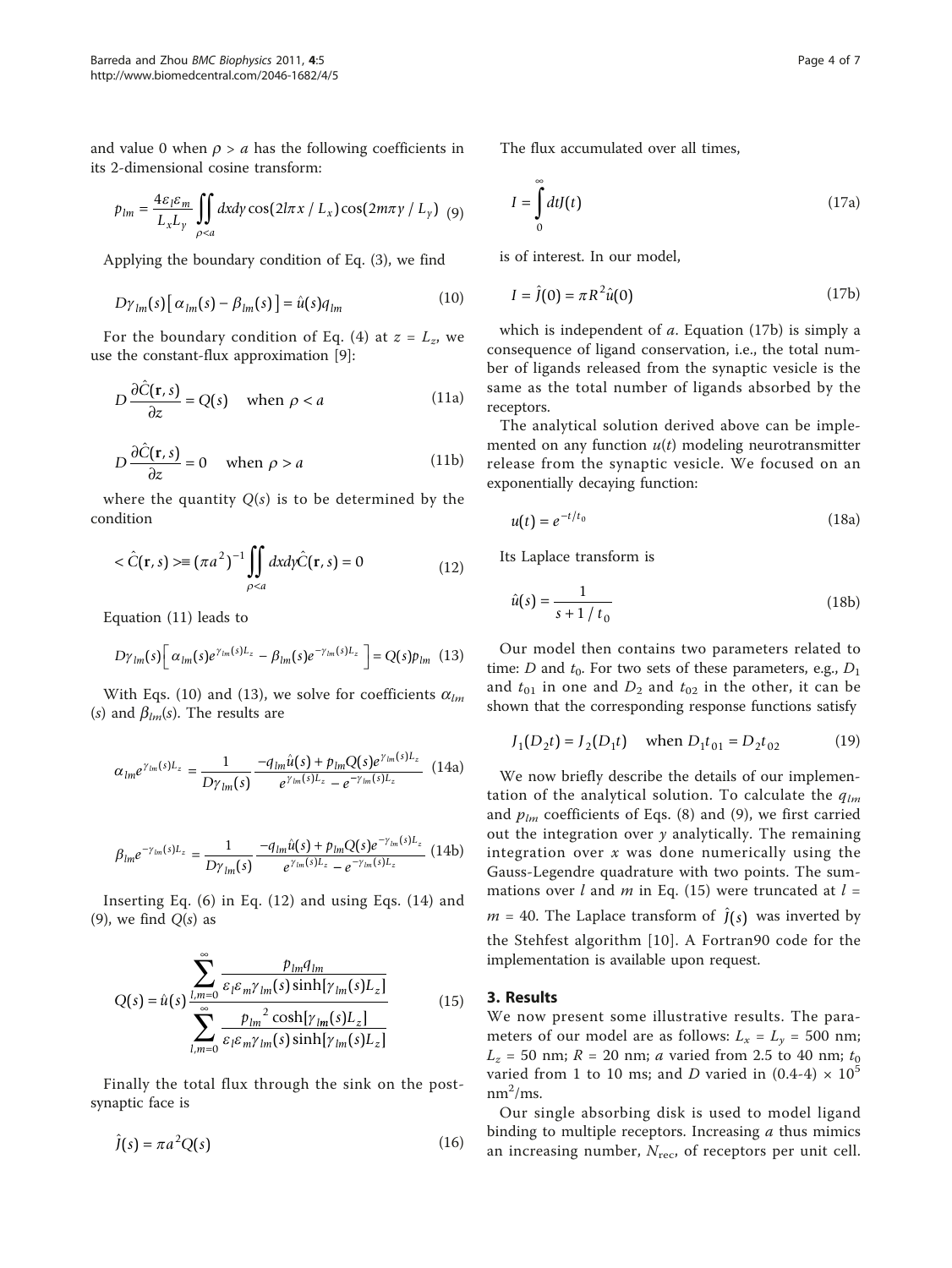We expect *a* to increase linearly with increasing  $N_{\text{rec}}$ when  $N_{\text{rec}}$  is small; the increase in *a* then slows down at higher  $N_{\text{rec}}$  (see Discussion). Figure 4 displays the dependence of the response function  $J(t)$  on a (and hence  $N_{\text{rec}}$ ). As a (i.e.,  $N_{\text{rec}}$ ) increases,  $J(t)$  more and more quickly reaches a higher and higher maximum and decays faster and faster. This is the expected behavior. Moreover, according to Eqs. (17b) and (18b), the areas under the curves for different a values are all equal to  $\pi R^2 t_0$ . Note also that all our  $J(t)$  curves have the familiar shape seen in previously numerical studies [\[1](#page-5-0)-[7](#page-6-0)].

Figure 5 shows the change in the response function when the speed at which the neurotransmitters are released into the synaptic cleft is varied. To make a fair comparison,  $J(t)$  is scaled by  $t_0$  so that, effectively, the total number of neurotransmitters entering the synaptic cleft is fixed. It is clear that, as  $t_0$  increases (i.e., as the speed of neurotransmitter release decreases), the response function rises and decays more slowly. This behavior has previously been specifically modeled by Stiles et al. [[1](#page-5-0)].

There is some uncertainty on the diffusion constant of acetylcholine in neuromuscular junctions. In previous models [[1-](#page-5-0)[6](#page-6-0)], the value of D ranged from (0.25-6)  $\times$  10<sup>5</sup>  $nm^2/ms$ . In Figure 6 we display the change in the response function when D is varied from  $(0.4-4) \times 10^5$  $\text{nm}^2/\text{ms}.$  As expected, when neurotransmitter diffusion slows down, the response function is also delayed. In our model, decreasing  $D$  has the same effect on the response function as increasing  $t_0$  [see Eq. (19)].

## 4. Discussion and Conclusion

We have presented an analytical solution to a model for the diffusion and reaction of acetylcholine in a



neuromuscular junction. The model also applies to the diffusion and binding of  $Ca^{2+}$  in a dyadic cleft. Our results are qualitatively similar to those obtained previously from models solved numerically [\[1](#page-5-0)[-7](#page-6-0)].

Perhaps the greatest value of our analytical solution is that it provides a benchmark for testing numerical methods. Diffusion and reaction of ligands in intercellular and intracellular spaces have been modeled either on a particle description or a concentration description. The former type of models have been solved by Monte Carlo simulations [\[1,](#page-5-0)[7](#page-6-0)], while the latter type of models have been solved by either finite-difference [\[2,](#page-5-0)[6\]](#page-6-0) or finite-element [[3](#page-5-0)[-5](#page-6-0)] methods. The two types of models have been shown to give equivalent results [[8\]](#page-6-0). The level of realism of our model approaches those of the models solved numerically;



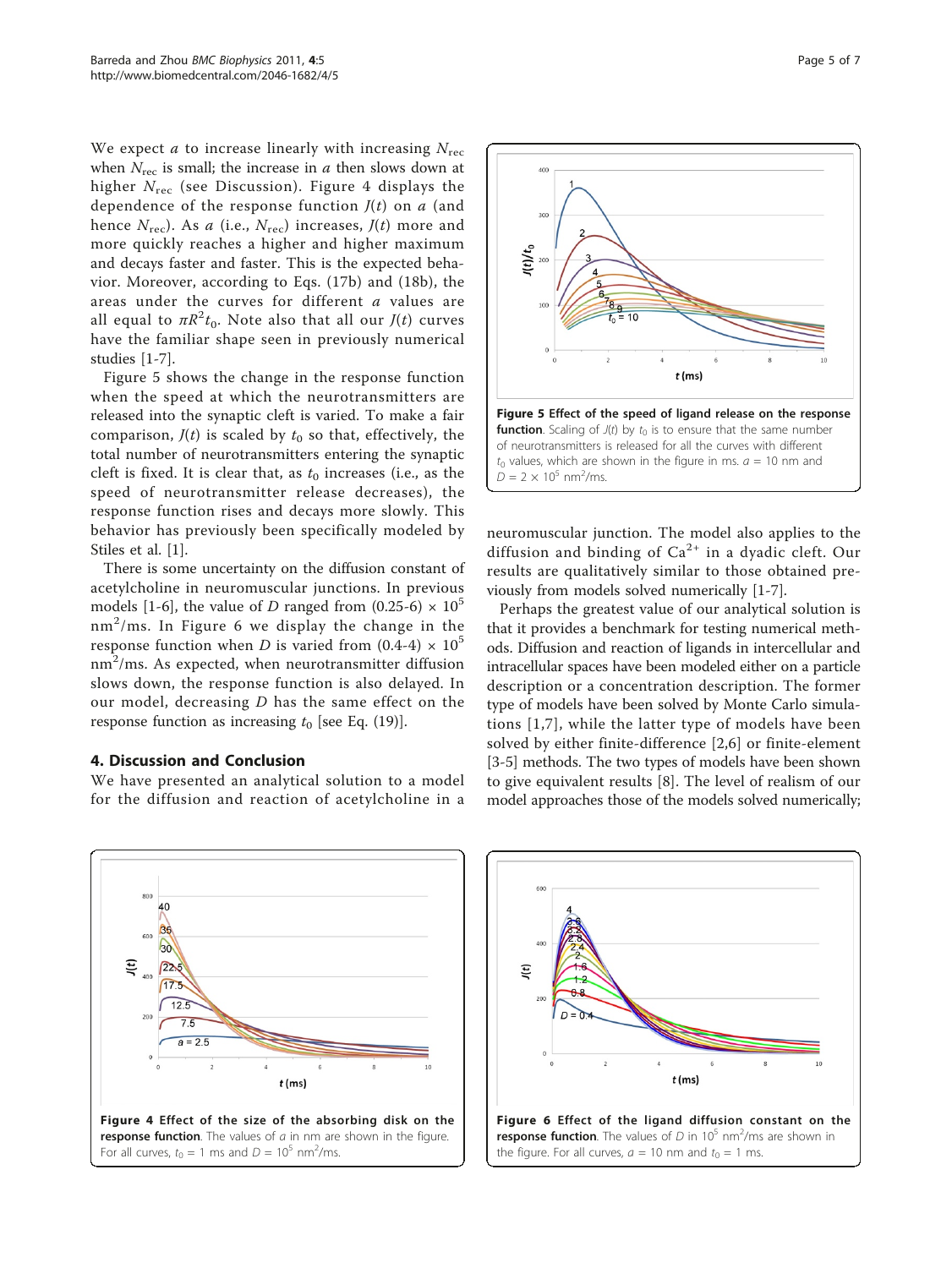<span id="page-5-0"></span>hence our analytical solution will be able to serve as a good benchmark for the numerical methods.

Our model has room for increasing the level of realism and still allows for analytical solution. For example, we modeled ligand binding to receptors as absorbing. The binding can be modeled as partially absorbing if binding does not occur at every ligand-receptor encounter. The partial absorption condition takes the form

$$
D\frac{\partial C(\mathbf{r},t)}{\partial z} = \kappa C(\mathbf{r},t) \quad \text{when } \rho < a \tag{20}
$$

where the reactivity  $\kappa$  controls the degree of partial absorption. When  $\kappa = 0$ , the region  $\rho < a$  becomes reflecting and binding cannot occur. When  $\kappa \to \infty$ , the region  $\rho < a$  becomes fully absorbing and Eq. (20) reduces to the absorbing condition of Eq. (4a). Note that the bimolecular rate constant  $k$  for binding to the partially absorbing disk is given by [\[11](#page-6-0)]

$$
\frac{1}{k} = \frac{1}{4Da} + \frac{1}{\pi \kappa a^2}
$$
 (21)

One can thus parameterize a and  $\kappa$  by matching k with experimental data for the ligand-receptor binding rate constant.

Another simplification of our model is that a single absorbing disk is used to represent the receptors. We accounted for the presence of multiple receptors per unit cell by increasing the radius  $a$  of this disk. One can identify a by requiring that the bimolecular rate constant  $k$  calculated for the single absorbing disk is the same as that for the  $N_{\text{rec}}$  receptors. For the single absorbing disk we have  $k = 4Da$  [see Eq. (21)]. If each of the  $N_{\text{rec}}$  receptors is modeled as an absorbing disk with a small radius  $a_0$ , then  $k \approx 4N_{\text{rec}}Da_0$  when  $N_{\text{rec}}$  is small [\[12](#page-6-0)]. Therefore  $a \approx N_{\text{rec}} a_0$  for small  $N_{\text{rec}}$ . As  $N_{\text{rec}}$ increases, the rate constant  $k$  for the multiple receptors and correspondingly the radius  $a$  of the equivalent disk also increase, but the increase slows down as  $N_{\rm rec}$ becomes large [[12,13](#page-6-0)]. Instead of using a single equivalent absorbing disk, analytical solution is actually still permitted when multiple receptors, each represented by a (partially) absorbing small disk, are present at arbitrary positions on the post-synaptic face. An alternative way to model the presence of multiple receptors is to assume that the whole post-synaptic face is partially absorbing, with an reactivity given by [[12](#page-6-0),[13](#page-6-0)]

$$
K = \frac{N_{\text{rec}}k_0}{S(1 - f_{\text{rec}})}
$$
(22)

where  $S = L_x L_y$  is the area of the post-synaptic face,  $f_{\text{rec}} = N_{\text{rec}} \pi a_0^2 / S$  is the fraction of the post-synaptic face that is covered by the receptors, and  $k_0$  is given by

$$
\frac{1}{k_0} = \frac{1}{4Da_0} + \frac{1}{\pi \kappa a_0^2 (1 - f_{\text{rec}})}
$$
(23)

We have modeled ligand-receptor binding as irreversible. This is somewhat justified for modeling the neuromuscular junction, in which acetylcholinesterase can break down acetylcholine molecules newly released from the receptors. No such mechanism is present for  $Ca^{2+}$ in the dyadic cleft. Reversible binding can be treated by appropriate boundary conditions [\[14](#page-6-0)] on the post-synaptic face. Another important detail is that both acetylcholine and ryanodine receptors have multiple binding sites for their ligands so that there are multiple ligand-occupation states for the receptors. Again, these can be treated by appropriate boundary conditions.

The geometries of some of the models previously solved numerically are more sophisticated than that of our model. In particular, secondary folds of the neuromuscular junction has been included in some of the previous models [1,3-[5](#page-6-0)]. A formalism for treating ligand binding to a site buried in a narrow tunnel has been developed [[15](#page-6-0)] and may be adopted for treating the narrow secondary folds in the neuromuscular junction. However, analytical solution requires idealized geometries; the kind of realistic geometries drawn from electron microscopy that can be handled by a finite-element method [4,[5\]](#page-6-0) is beyond the reach of analytical solution. Nevertheless, with all the new ingredients outlined above, analytical solution will potentially provide a new avenue for modeling biochemical transport.

#### Acknowledgements

This work was supported in part by Grant GM58187 from the National Institutes of Health.

#### Authors' contributions

JLB implemented the analytical solution, did the calculations, and prepared the figures. HXZ derived the analytical solution and wrote the paper. Both authors read and approved the final manuscript.

#### Received: 9 February 2011 Accepted: 2 March 2011 Published: 2 March 2011

#### References

- 1. Stiles JR, Van Helden D, Bartol TM Jr, Salpeter EE, Salpeter MM: Miniature endplate current rise times less than 100 microseconds from improved dual recordings can be modeled with passive acetylcholine diffusion from a synaptic vesicle. Proc Natl Acad Sci USA 1996, 93:5747-5752.
- Naka T, Shiba K, Sakamoto N: A two-dimensional compartment model for the reaction-diffusion system of acetylcholine in the synaptic cleft at the neuromuscular junction. Biosystems 1997, 41:17-27.
- 3. Smart JL, McCammon JA: Analysis of Synaptic Transmission in the Neuromuscular Junction Using a Continuum Finite Element Model. Biophysical journal 1998, 75:1679-1688.
- 4. Tai K, Bond SD, MacMillan HR, Baker NA, Holst MJ, McCammon JA: Finite element simulations of acetylcholine diffusion in neuromuscular junctions. Biophys J 2003, 84:2234-2241.